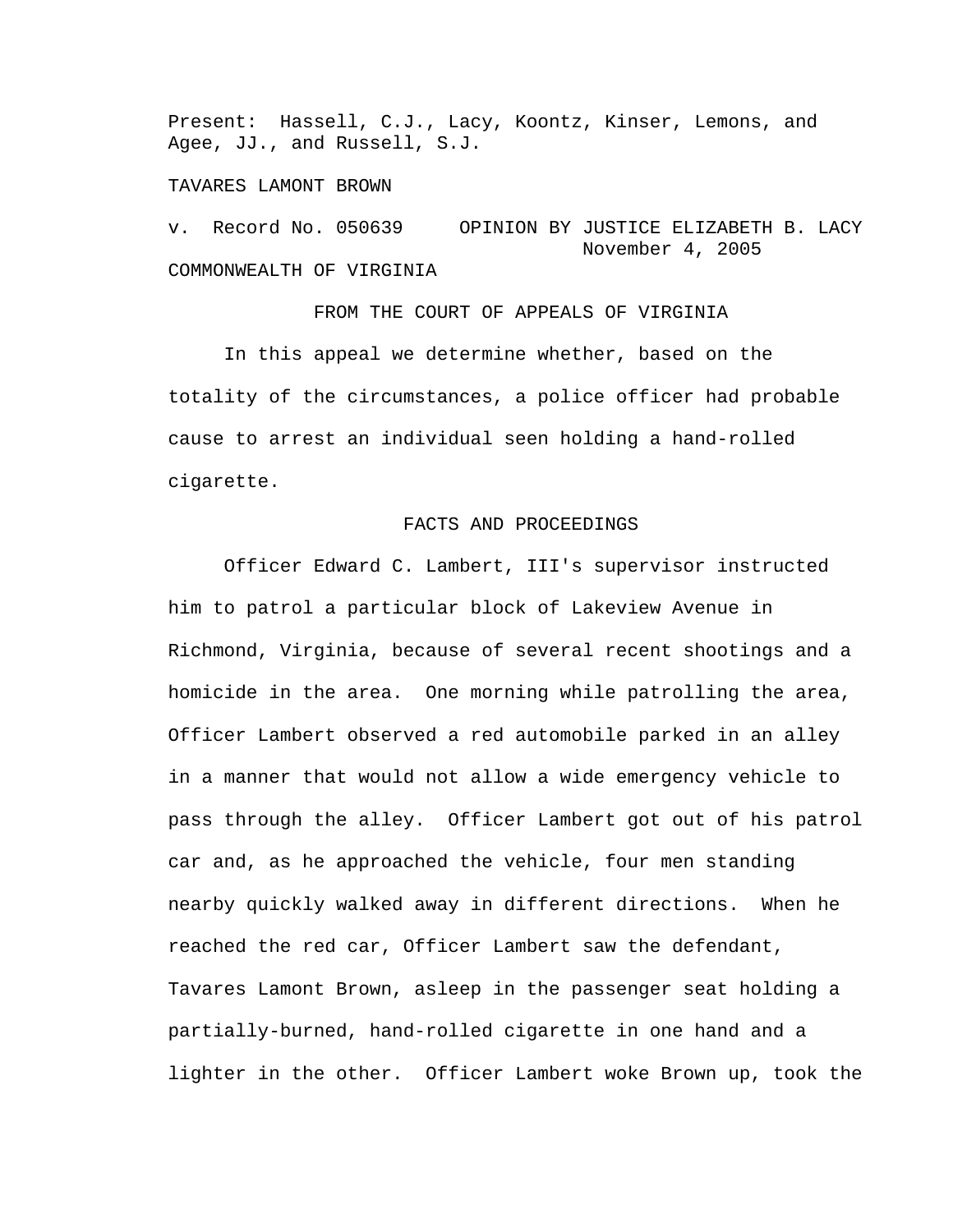items out of his hands, and asked him to step out of the vehicle. The record does not reflect Officer Lambert observed any drug related items in the vehicle or around Brown. Further, Officer Lambert testified that he later smelled the cigarette and "did not believe it to be marijuana" because "it smelled like tobacco."

A subsequent search of Brown's pockets produced a folded \$5.00 bill. Laboratory tests showed that the hand-rolled cigarette and the folded money contained traces of cocaine and heroin, respectively.

 Brown was charged with possession of cocaine and possession of heroin, violations of Code § 18.2-250. He filed a motion to suppress the evidence arguing that it "was obtained during a warrantless and unlawful search." At the suppression hearing, Officer Lambert testified that Brown was seized "when [Officer Lambert] approached the vehicle and saw the hand[-]rolled item in his hand." Officer Lambert further testified that, based on his 19 years of law enforcement experience during which he saw over 100 hand-rolled cigarettes each containing a controlled substance, he "knew" Brown's hand-rolled cigarette contained a controlled substance. On cross-examination, Officer Lambert agreed that some people roll their own tobacco cigarettes.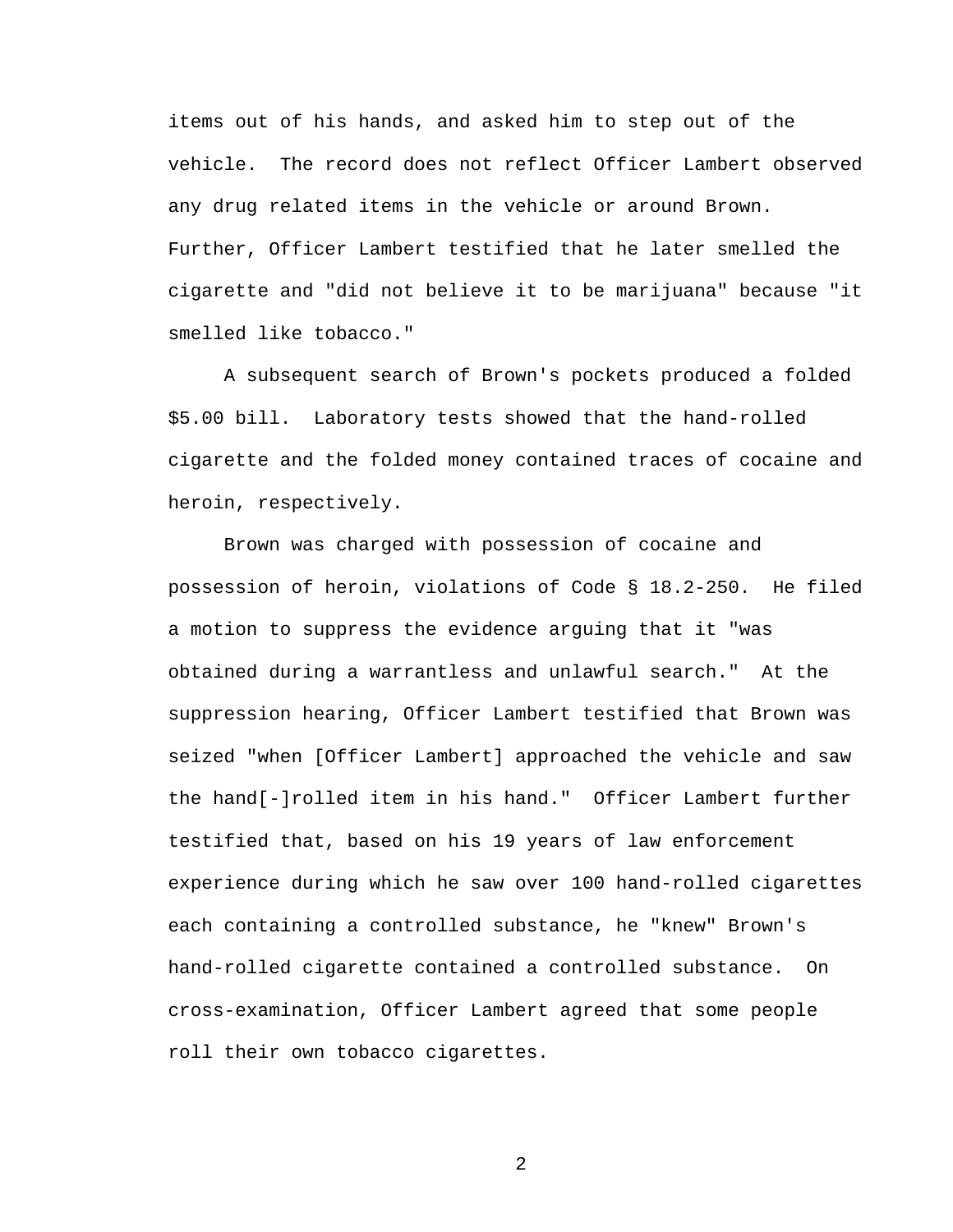At the conclusion of the suppression hearing, the trial court denied Brown's motion to suppress, finding Officer Lambert had probable cause to search Brown:

In looking at the totality of the circumstances and looking at the car blocking an alley, four males standing near the car and then dispersing when the police officer shows up, the fact that this gentleman is sound asleep in the car at 7:30 a.m. in the morning, the fact that this officer testified that the smoking item in his experience of more than hundreds of times he's encountered the situation it has never contained just tobacco, his strong belief about the fact that it contained an illegal substance, I believe he had probable cause to arrest this individual and any search subsequent to that arrest was legal and valid.

In a bench trial, the trial court found Brown guilty on both charges and sentenced him to a total of 20 years imprisonment with 16 years and 6 months suspended. The Court of Appeals of Virginia affirmed the trial court's judgment. Brown v. Commonwealth, No. 0160-04-2 (February 22, 2005). Brown then appealed to this Court.

#### DISCUSSION

Brown argues here, as he did in the trial court and Court of Appeals, that Officer Lambert did not have probable cause to arrest him and, therefore, the evidence of cocaine and heroin should have been suppressed as the fruit of an unconstitutional search.  $1$ 

 $\overline{\phantom{a}}$  $1$  We note that Officer Lambert searched Brown before officially arresting him. This does not affect our probable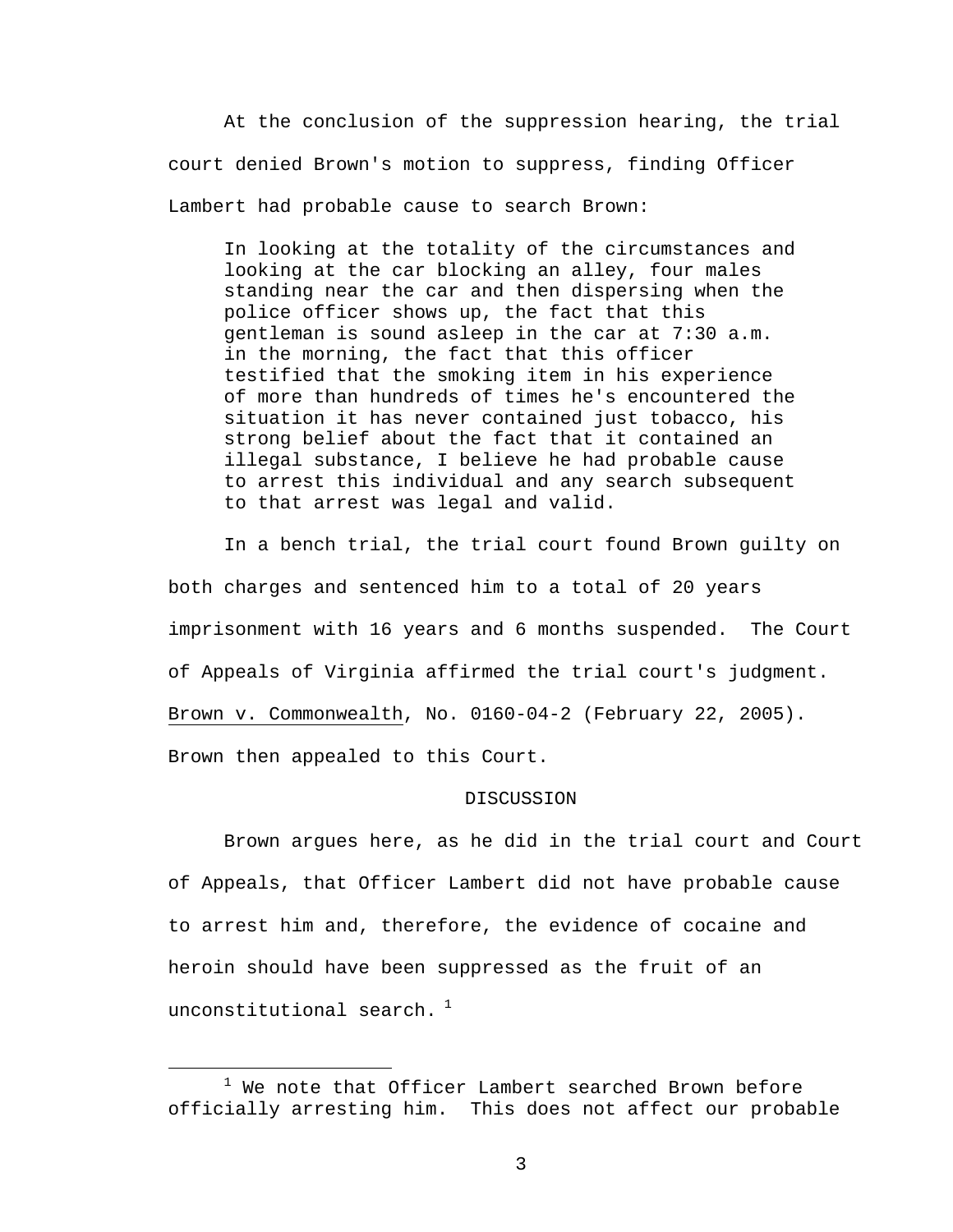The Fourth Amendment to the United States Constitution safeguards the privacy and security of individuals against arbitrary invasions by governmental officials. Camara v. Municipal Court, 387 U.S. 523, 528 (1967). Searches and seizures may be conducted in compliance with the Fourth Amendment if they are reasonable. Elkins v. United States, 364 U.S. 206, 222 (1960). Searches and seizures conducted pursuant to a particularized warrant based on probable cause as adjudged by a magistrate are reasonable. See Massachusetts v. Sheppard, 468 U.S. 981, 987-91 (1984); McDonald v. United States, 335 U.S. 451, 455-56 (1948). Because law enforcement will not always be in a position to secure a warrant prior to detaining or searching persons suspected of criminal activity, searches and seizures based on probable cause that the individual is engaged in criminal activity are also reasonable for purposes of the Fourth Amendment. Whren v. United States, 517 U.S. 806, 819 (1996); United States v. Watson, 423 U.S. 411, 423-24 (1976).

Whether an officer has probable cause to arrest an individual in the absence of a warrant is determined under an objective test based on a reasonable and trained police

i

cause analysis because a search conducted before an arrest is not invalid if probable cause to arrest the person existed at the time of the search. See Italiano v. Commonwealth, 214 Va. 334, 336, 200 S.E.2d 526, 528 (1973).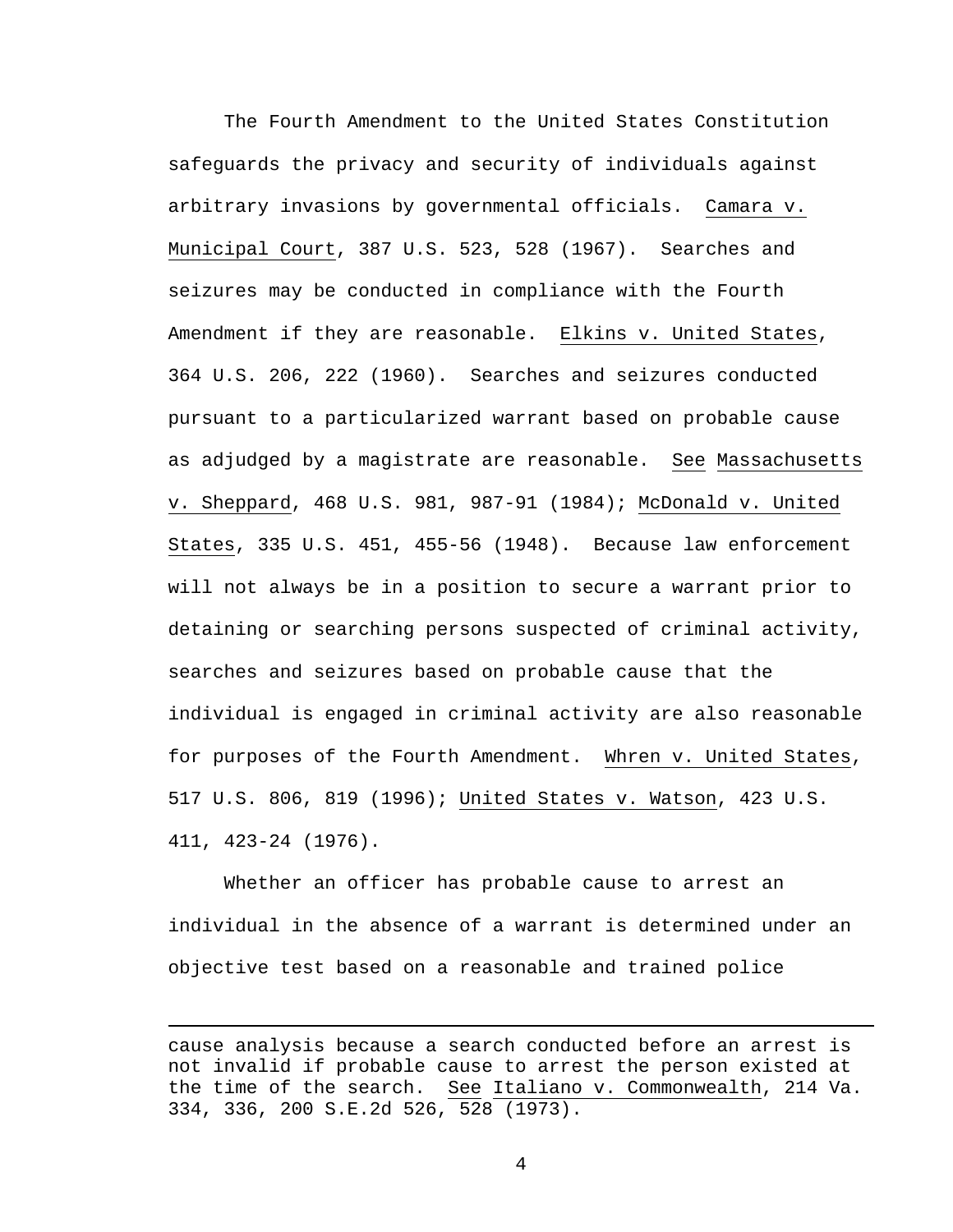officer**'**s view of the totality of the circumstances. See Parker v. Commonwealth, 255 Va. 96, 106, 496 S.E.2d 47, 53 (1998). On appellate review, we give deference to the historical facts determined by the trial court, but we review de novo whether the legal standard of probable cause was correctly applied to the historical facts. Jackson v. Commonwealth, 267 Va. 666, 672, 594 S.E.2d 595, 598 (2004); see Ornelas v. United States, 517 U.S. 690, 699 (1996). To determine whether probable cause exists, we "will focus upon 'what the totality of the circumstances meant to police officers trained in analyzing the observed conduct for purposes of crime control.' " Taylor v. Commonwealth, 222 Va. 816, 820-21, 284 S.E.2d 833, 836 (1981) (quoting Hollis v. Commonwealth, 216 Va. 874, 877, 223 S.E.2d 887, 889 (1976)).

 In this case, the probable cause requirement arose when Officer Lambert approached the car and saw the hand-rolled cigarette, the point at which the parties agree Brown was seized. Thus, the circumstances relevant to the probable cause determination are the position of the red car in an alley in an area Officer Lambert had been instructed to patrol, the dispersal of four men when Officer Lambert approached the red car, finding of Brown asleep in the car at 7:30 a.m. with a partially-burned, hand-rolled cigarette in his hand, and the strong belief of Officer Lambert that the hand-rolled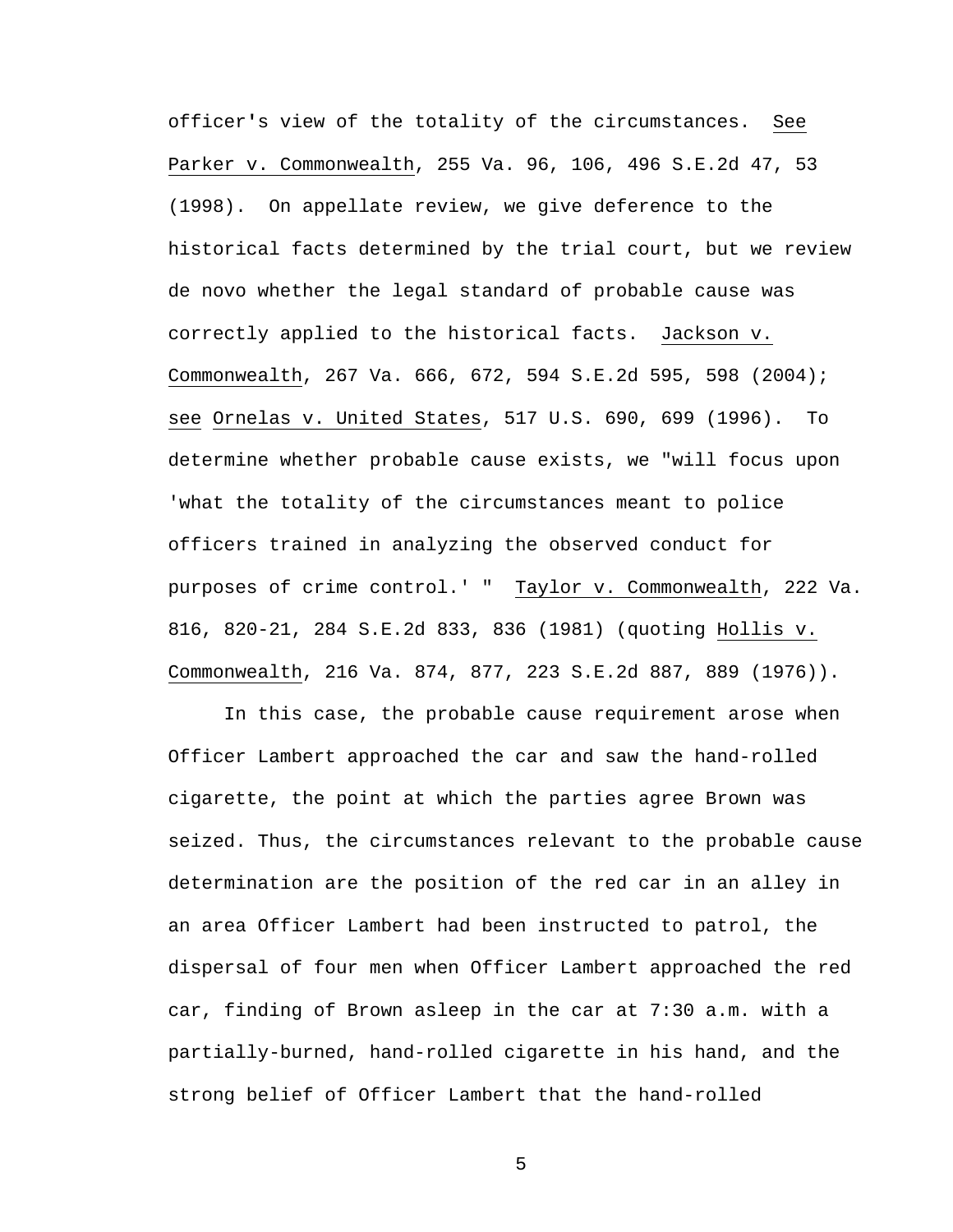cigarette contained a controlled substance based on his prior experience with hand-rolled cigarettes.

The red car's position and the dispersal of the four men could indicate criminal activity under some circumstances; however, here, the basis for such indication could no longer be supported when Officer Lambert found Brown asleep in the car. Brown was not engaged in any activity implicating the position of the car or the other men. The Court of Appeals also referred to the area as a "high crime" area, but this characterization and the directive to patrol the area were based on a recent history of violent crimes and, again, provided no support to the proposition that the sleeping Brown was engaged in such activities.

Officer Lambert's experience with controlled substances and his observation of a hand-rolled cigarette in Brown's hand undoubtedly support Officer Lambert's suspicion that Brown may have been engaged in criminal activity. We have considered a number of instances in which an officer's expertise and training made his observation of an item suspected to contain contraband a significant factor in the probable cause analysis. In none of these cases, however, has that fact alone supported a finding of probable cause when the suspicious item is also capable of legitimate use.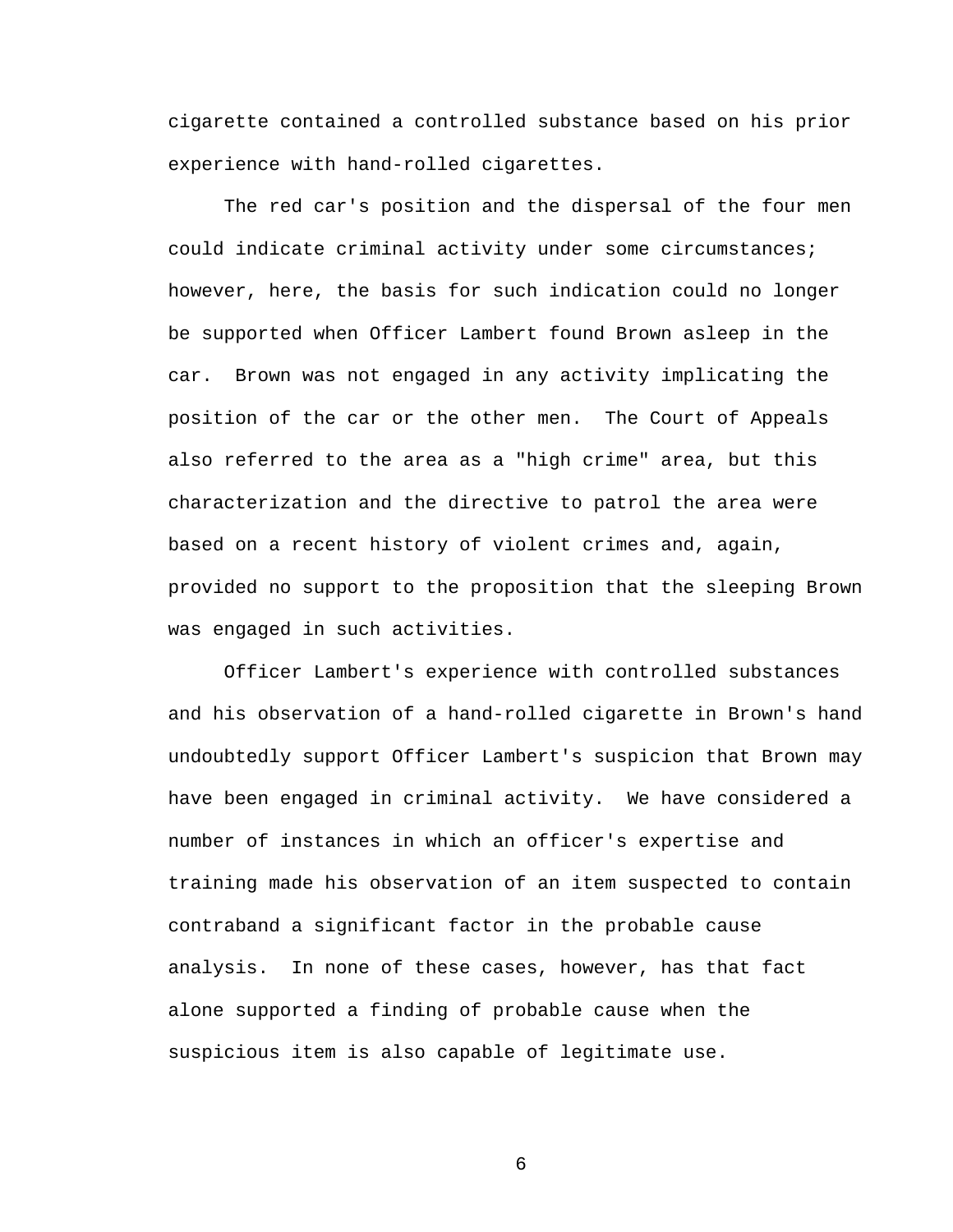In Matthews v. Commonwealth, 218 Va. 1, 2, 235 S.E.2d 306, 306 (1977), an officer stopped Matthews for speeding and observed a "pack of cigarette wrapping papers" and a "folded brown paper bag." We held the officer did not have probable cause to look inside the bag because the connection he made between the bag and the cigarette wrapping papers "was not combined with any other circumstance which might have justified a rational belief that the bag contained contraband drugs." Id. at 3, 235 S.E.2d at 307. Similarly, in Harris v. Commonwealth, 241 Va. 146, 154, 400 S.E.2d 191, 196 (1991), we rejected the Commonwealth's argument that an officer had probable cause to open a film canister found during a valid investigatory stop and pat down because the officer recognized it as a container often used to hold drugs. We observed that although in the officer's experience people kept drugs in film canisters, law-abiding citizens used film canisters for legitimate purposes, and we concluded that no probable cause existed because the only other evidence to support a finding of probable cause in that case was a report from an informant who was not shown to be reliable. Id.

We have found that the requisite probable cause for a warrantless search of a vehicle existed based on the police officer's belief that a hand-rolled cigarette held by a passenger contained marijuana combined with the passenger's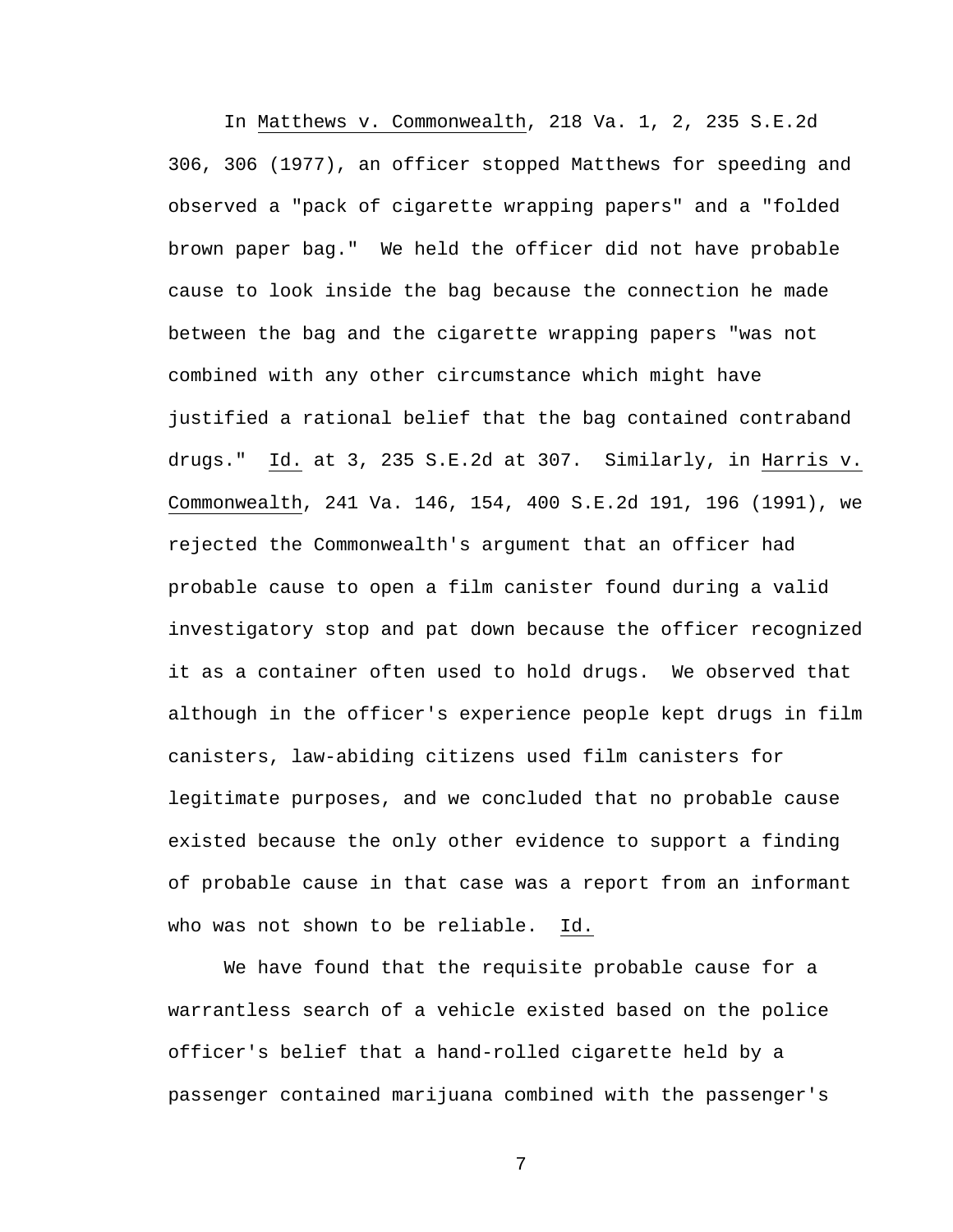actions in attempting to hide or get rid of the hand-rolled cigarette. Hollis, 216 Va. at 877, 223 S.E.2d at 889. In Lawson v. Commonwealth, 217 Va. 354, 355, 228 S.E.2d 685, 686 (1976), the officer testified that he observed a yellow bag that "looked like a 'nickel bag of marijuana.' " We concluded that the totality of the circumstances supported a finding of probable cause to arrest a passenger in a vehicle because officers observed the driver and passenger repeatedly pass the yellow bag between them and the passenger locked the car door as the officers approached the car. Id. at 357-58, 228 S.E.2d at 687.

These cases show that for the last 25 years, this Court has consistently declined to find that probable cause can be established solely on the observation of material which can be used for legitimate purposes, even though the experience of an officer indicates that such material is often used for illegitimate purposes. To support a finding of probable cause, such observations must be combined with some other circumstance indicating criminal activity. This requirement is consistent with that of many other jurisdictions that have considered the issue. See, e.g., United States v. Anderson, 401 F.Supp. 996, 1000 (E.D. Tenn. 1975) (officer did not have probable cause to arrest upon observing a " 'home-made looking' cigarette in the ashtray" of a car because he "had no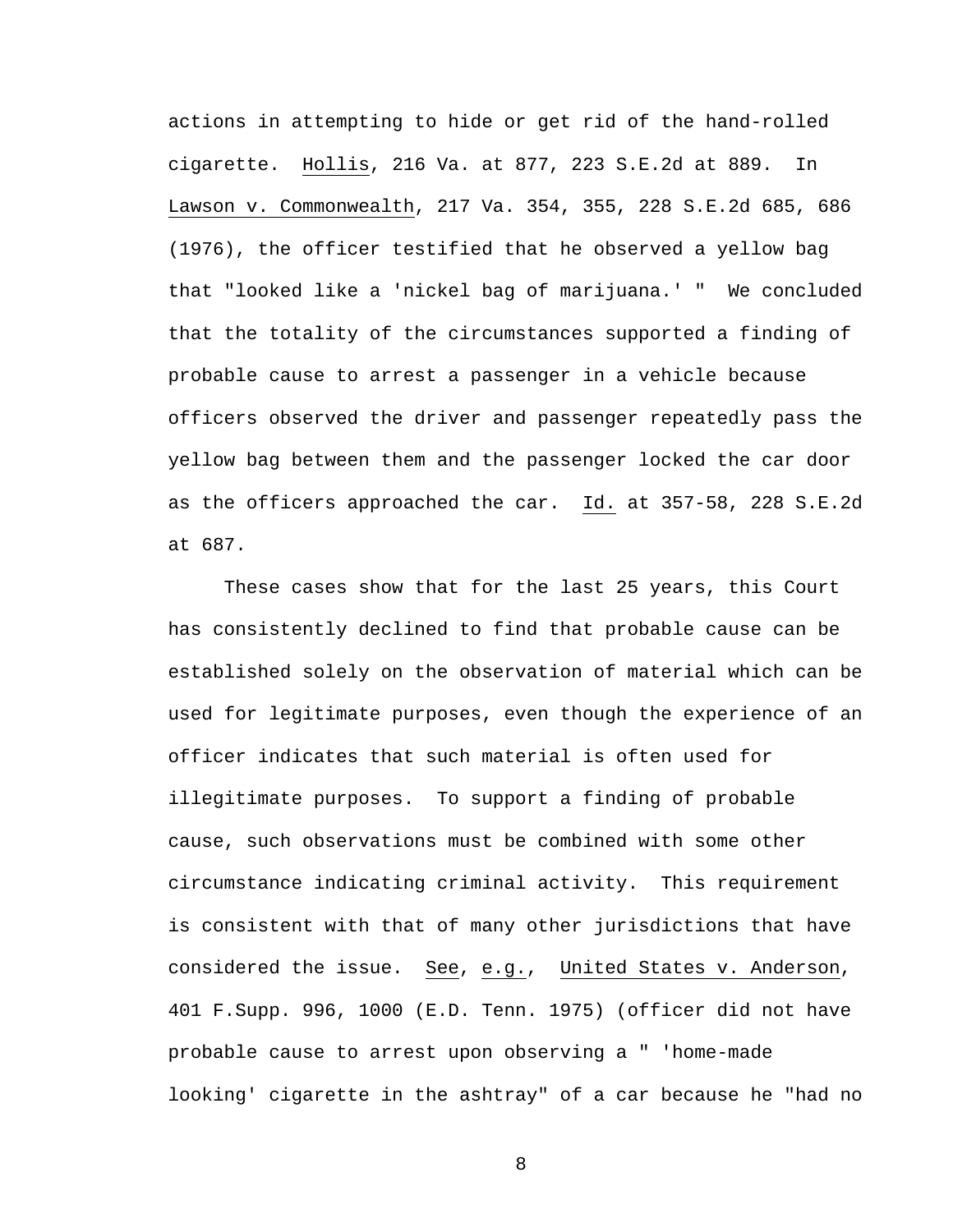way of knowing at that instant whether it contained tobacco, corn-silks, 'rabbit-tobacco', [sic] marijuana or a myriad of other combustible substances"); Thomas v. Superior Court, 99 Cal. Rptr. 647, 652 (Ct. App. 1972) (presence of hand-rolled cigarette insufficient to form probable cause without "evidence of other circumstances such as attempted concealment of the item, the defendant's distinctive manner of smoking it, the odor of burned marijuana, the defendant's evasiveness or abnormal physical condition, an admission by the defendant, or the arresting officer's expertise on the subject"); Caplan v. State, 531 So.2d 88, 91-92 (Fla. 1988) (the mere observation of a hand-rolled cigarette without more cannot constitute probable cause); People v. Wright, 400 N.E.2d 731, 733-34 (Ill. App. Ct. 1980) (mere observation of a hand-rolled cigarette does not without additional circumstances furnish reasonable cause to arrest the suspect or seize the item); State v. Ball, 471 A.2d 347, 353 (N.H. 1983) ("To transform mere suspicion about the contents of the hand-rolled cigarette into a reasonable belief based on probable cause, the officer must articulate additional corroborating facts."); see also 2 Wayne R. LaFave, Search and Seizure § 3.6(b), at 317-18 (4th ed. 2004).

Because Officer Lambert's strong suspicion that the handrolled cigarette in Brown's possession contained contraband